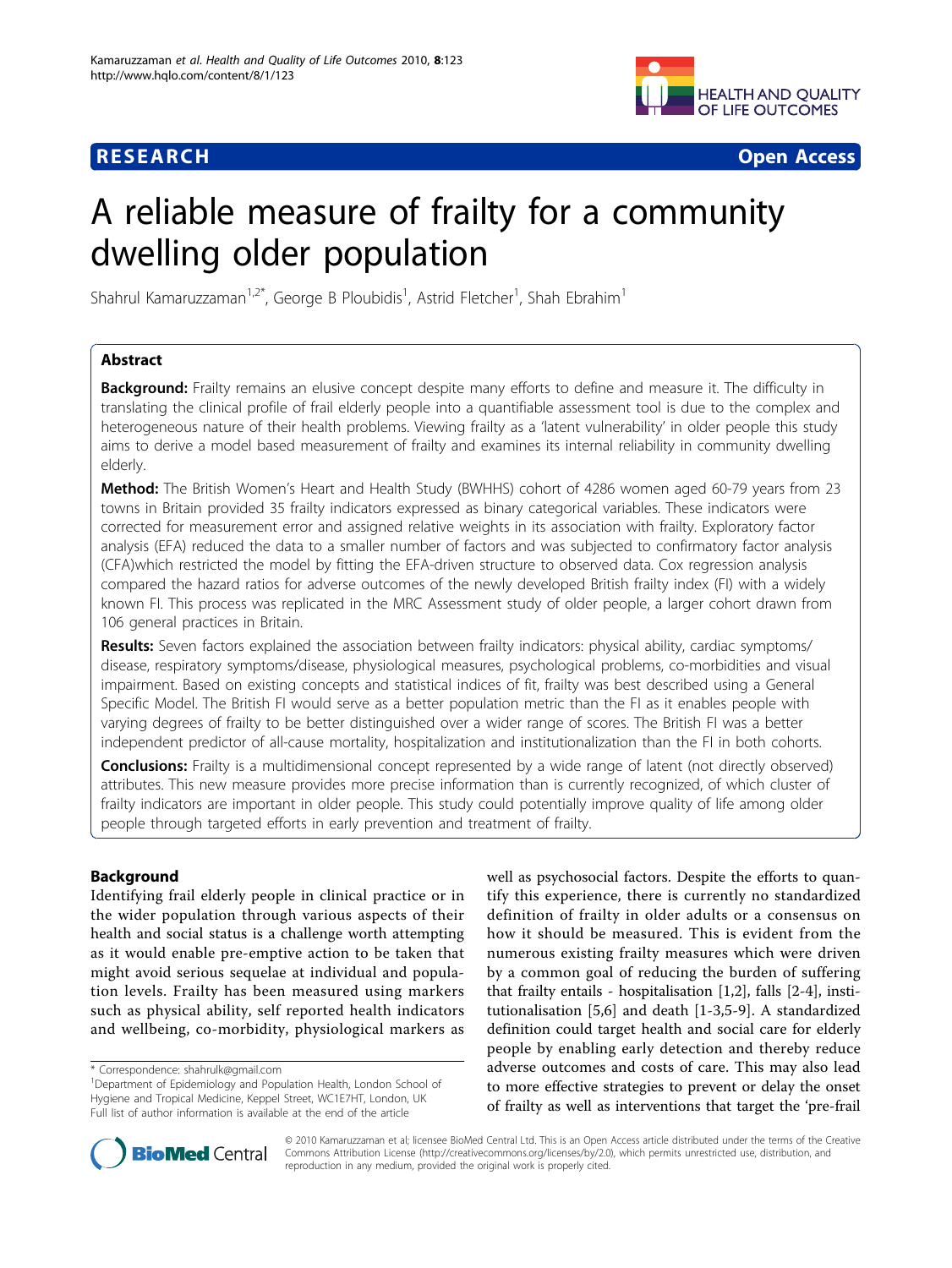elderly' or those at high risk of becoming frail. These efforts would be aimed at improving the quality of life of older people.

The current situation has evolved where "frailty" is used without a standardized definition, measured in a variety of ways and for a range of purposes [[10](#page-12-0)]. The lack of consensus is reflected in three types of measures that exist in literature - rules based, clinical judgement and indexes [\[11\]](#page-12-0). The first determined that frailty was made up of a set number of criteria. Fried's rules-based frailty criteria as validated by other studies [\[1](#page-12-0),[3,7](#page-12-0)], give primacy to physical measures of frailty. Other measures assume a multi-dimensional form [[12-14](#page-12-0)] or, at the other extreme, a single component physical/physiological measure such as grip strength [\[15\]](#page-12-0), walking speed [[16](#page-12-0)], functional reach [[17\]](#page-12-0) and blood markers [[18](#page-12-0),[19\]](#page-12-0). Frailty measures relying on clinical judgement to interpret results of history taking and clinical examination are unlikely to be repeatable and will vary from clinician to clinician making them of little value for research or audit purposes[\[6\]](#page-12-0). The frailty index approach is based on a proportion of deficits accumulated in an individual in relation to age [[20,21](#page-13-0)]. The problem with this measure is the use of 'unweighted' variables that assume that deficits such as 'cancer' and 'arthritis' are of equal importance to one another in indexing frailty. Also, in large indexes (40 or more variables) a smaller subset of items, selected at random, were similarly associated with the risk of adverse outcomes as the whole set of items [[21\]](#page-13-0). The more variables considered, the greater the problems of measurement error and missing data. Despite its reproducibility, [[22,23\]](#page-13-0) and high correlation with mortality [\[5](#page-12-0),[21\]](#page-13-0), the index measure is time consuming and not widely used clinically. Additionally, all three types of measures may not be measuring frailty alone but also comprise other entities that overlap with frailty such as morbidity or disability. Although these frailty measures provide useful information on frailty markers from clinical and physiological characteristics that show strong correlation with the risk of adverse outcomes, a standardized measure of frailty would be better placed to provide adequate evidence to inform policy and clinical practice.

To date, no model of frailty based on defining and quantifying frailty on a purely data driven approach has been produced. Thus we propose a frailty model developed from factor analysis (FA), a robust analytical technique which uses latent variables as a means of data reduction to represent a wide range of attributes/variability among observed variables on a smaller number of dimensions or factors[[24\]](#page-13-0). These latent factors are not directly observed but rather inferred (through a statistical model) from directly observed or measured variables [[25](#page-13-0)]. This mirrors the concept of frailty as a latent vulnerability in older adults, subtle, often asymptomatic and only evident over time when excess vulnerability to stressors reduces the older person's ability to maintain or regain their homeostasis[[26\]](#page-13-0). Our model's advantage over previous frailty measures is that it corrects for measurement error and assigns relative weights in the association of each indicator with frailty. By controlling for measurement error, this method tested the assumption of whether the frailty measure is uni-dimensional or not. Potential sources of the amount of error, both random and systematic inherent in any measurement can range from the mistaken or biased response of patients on self rated health questionnaires to the error of measurement when taking their weight, height or blood pressure

In this paper we develop a model- based measure of frailty and examine its reliability for use in a community dwelling elderly population. We also compared the predictive ability of this new frailty measure with a widely known frailty index[[27](#page-13-0)] in relation to adverse outcomes such as all cause mortality, time to hospitalization and institutionalization.

### Method

#### Data and study population

The British Women's Heart and Health Study (BWHHS) cohort of women provide the dataset for the construct of frailty. Its methodology has been fully described elsewhere[[28](#page-13-0)]. Briefly, between 1999 to 2001, a cohort of 4286 women aged 60-79 years was recruited from general practice lists in 23 nationally representative UK towns. Participants attended an interview where they were asked about diagnosed diseases and underwent a medical examination that recorded blood pressure, waist and hip circumference, height and weight. The women completed a questionnaire collecting behavioural and lifestyle data, including smoking habit, alcohol consumption and indicators of socio-economic position.

Thirty five (35) indicators represented a multidimensional view of frailty incorporating its physical, physiological, psychological and social aspects. These frailty indicators included those in existing literature [[11,13,](#page-12-0)[20](#page-13-0),[26,27,29,30](#page-13-0)] that were also available in the dataset. These included variables derived from self-reports of health status, diseases, symptoms and signs, social as well as lifestyle indicators (see Additional file [1:](#page-12-0) Supplementary Table S1). Blood investigations (see Additional file [1](#page-12-0): Supplementary Table S2) were deliberately excluded to create a measure that was non- invasive and practical to identify elderly people at risk in a primary care setting. These were extracted from the BWHHS database and recoded into binary categorical variables.

This model derived from the BWHHS data was replicated using data from the "usual care" arm of a large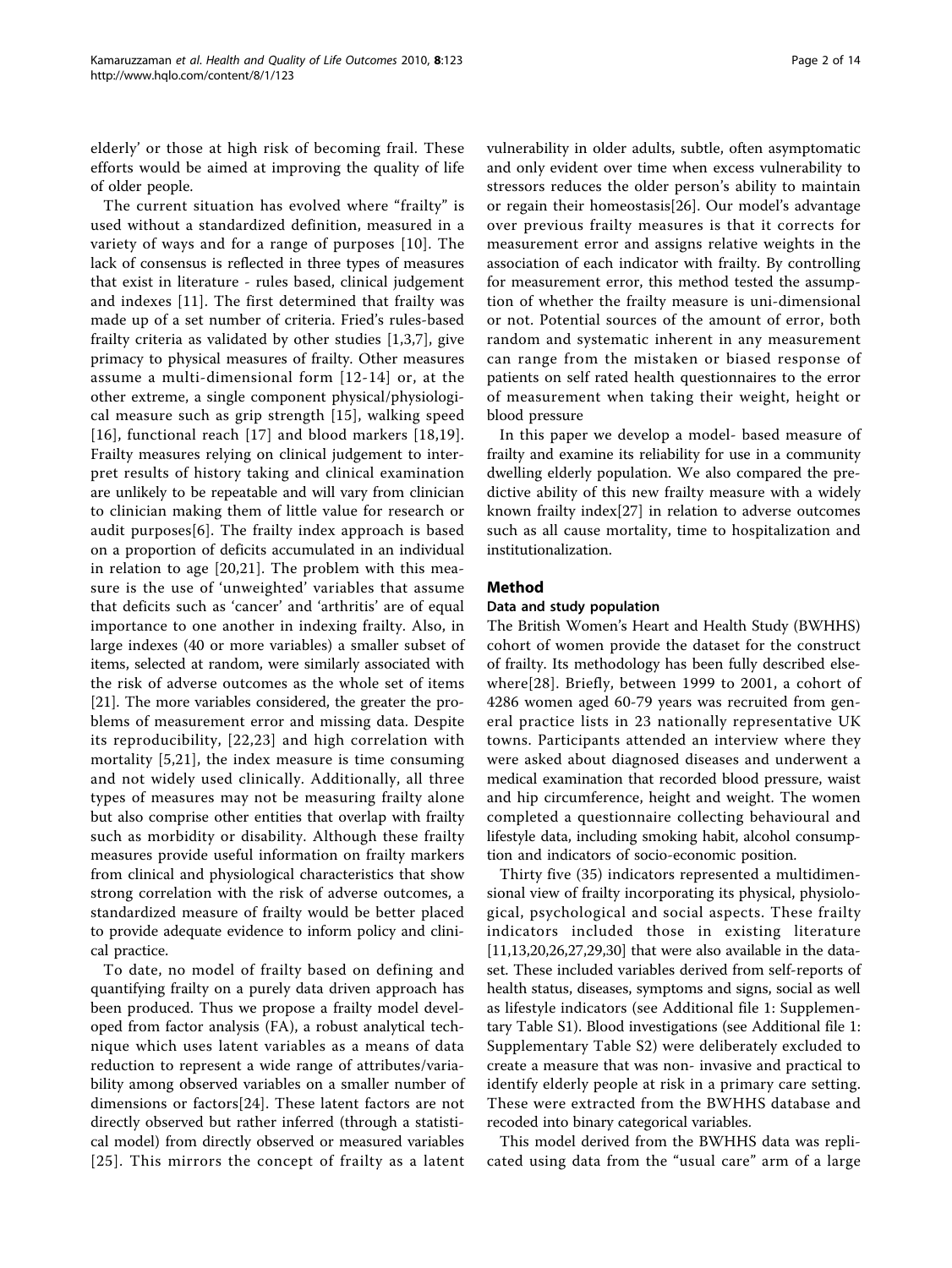randomised trial of health care in general practice for people aged 75 and over. General practices from the MRC General Practice Research Framework were recruited to the trial[\[31](#page-13-0)]. The sampling of practices was stratified by tertiles of the standardized mortality ratio (mortality experience of a local area relative to the national mortality) and the Jarman score [[32\]](#page-13-0) (a measure of area deprivation) to ensure a representative sample of the mortality experience and deprivation levels of general practices in the United Kingdom. Practices were randomly assigned to two groups receiving targeted or universal screening. All participants received a brief multidimensional assessment followed, in the universal arm by a nurse led in-depth assessment while in the targeted arm the in-depth assessment was offered only to participants with pre-determined problems at the brief assessment. The in depth assessment included a wide range of health related, social and psychological factors while in the targeted arm only elected patients had a full assessment. The baseline assessments were performed between 1995 and 1999. In these analyses we used data only from participants in the universal arm (53 practices) as they were considered a representative sample of community dwelling older people receiving "usual" care. People living in nursing homes were not eligible for the trial. This study has approval from the 23 Local Research Ethics Committees covering our BWHHS study population. All women gave signed informed consent at baseline. Local Research Ethics Committee approvals were similarly obtained for all the practices participating in the MRC trial.

In both cohorts, a complete case was defined as those respondents with complete data on all 35 frailty indicators. There were 4286 women respondents from the BWHHS database of which 1568 had complete data. People in the MRC replication dataset comprised 9032 women (6709 complete data) and 5622 men (4486 complete data).

Since their time of entry into the study until the censored date of  $10^{th}$  August 2008, there were 633 deaths among the BWHHS study cohort giving a median follow up period of 8.2 years (range 4 months to 9.3 years). In the MRC assessment study, since their entry into the study until the 4th of October 2007, 7469 out of 11195 respondents of the MRC Assessment study have died (66.7%). Of the 6709 women, 4197 had died (62.6%). Of the 4486 men, 3272 had died (72.9%). In the mortality analysis, all MRC respondents were followed up for a median time of 7.9 years (range 22 days to 12.6 years. When 'time to first hospital admission' was used as the outcome measure, the MRC respondents were followed up for a median time of 2 years (range 22 days to 2 years). This shorter follow up period for hospitalization data was because these data were not collected for the

# Statistical analysis: Factor analysis with Exploratory Factor Analysis (EFA) and Confirmatory Factor Analysis (CFA)

In order to better define frailty, factor analysis (FA) appropriate for binary data was conducted using the Mplus software (version 4.2). FA is a statistical technique used to analyze correlations among a wide range of observed variables to explain these variables, largely or entirely, in terms of their common underlying (latent) dimensions called *factors*, in this case, frailty[\[24](#page-13-0)]. EFA was used to explore the underlying factor structure of the frailty indicators and develop the construct/hypothesis of frailty. The resulting EFA model was subjected to CFA to further test this latent structure. We proceeded by testing the higher order dimensionality of the EFA driven 1<sup>st</sup> order solution by estimating a 2<sup>nd</sup> order and a general specific model. In EFA as well as the three CFA models (1<sup>st</sup> order, 2nd order and General Specific Models), Mplus initially estimated the factor loadings and item thresholds. Standardised factor loadings can be thought of as the correlation of the original/manifest variable (frailty indicator) with a latent factor and are useful in determining the importance of the original variable to the factor. Item threshold refers to the level of the latent factor (i.e. frailty) that needs to be attained for a response shift in the observed variables. Although the response scale for each frailty indicator is binary (1 "present" or 0 "absent"), the underlying factor model assumes that each indicator varies on an underlying continuous scale and each person can be located on that continuum[[33](#page-13-0)]. Persons located above a certain threshold on that continuum will endorse that the frailty indicator was present. Each of these possible measurement models were analyzed to see which best fit the data as well as the concept of frailty. Figure [1](#page-3-0) gives an overview of the steps taken in factor analysis.

Factor analysis was carried out on respondents with complete data on all 35 frailty indicators, which resulted in a study population of 1568 complete cases, as well as the total study population of 4286 women which included those with partial data (i.e. those with at least one frailty indicator missing). In addressing the problem of missing data in the frailty indicators used in the analysis, the model was estimated with the WLSMV (Weighted Least Squares, Mean and Variance adjusted) which applies pair-wise missing data analysis using all individuals with observations for all possible pairs of variables in the data. Individuals with partial data are therefore retained in the analyses and their information was used for all further analyses. In our case, the pairs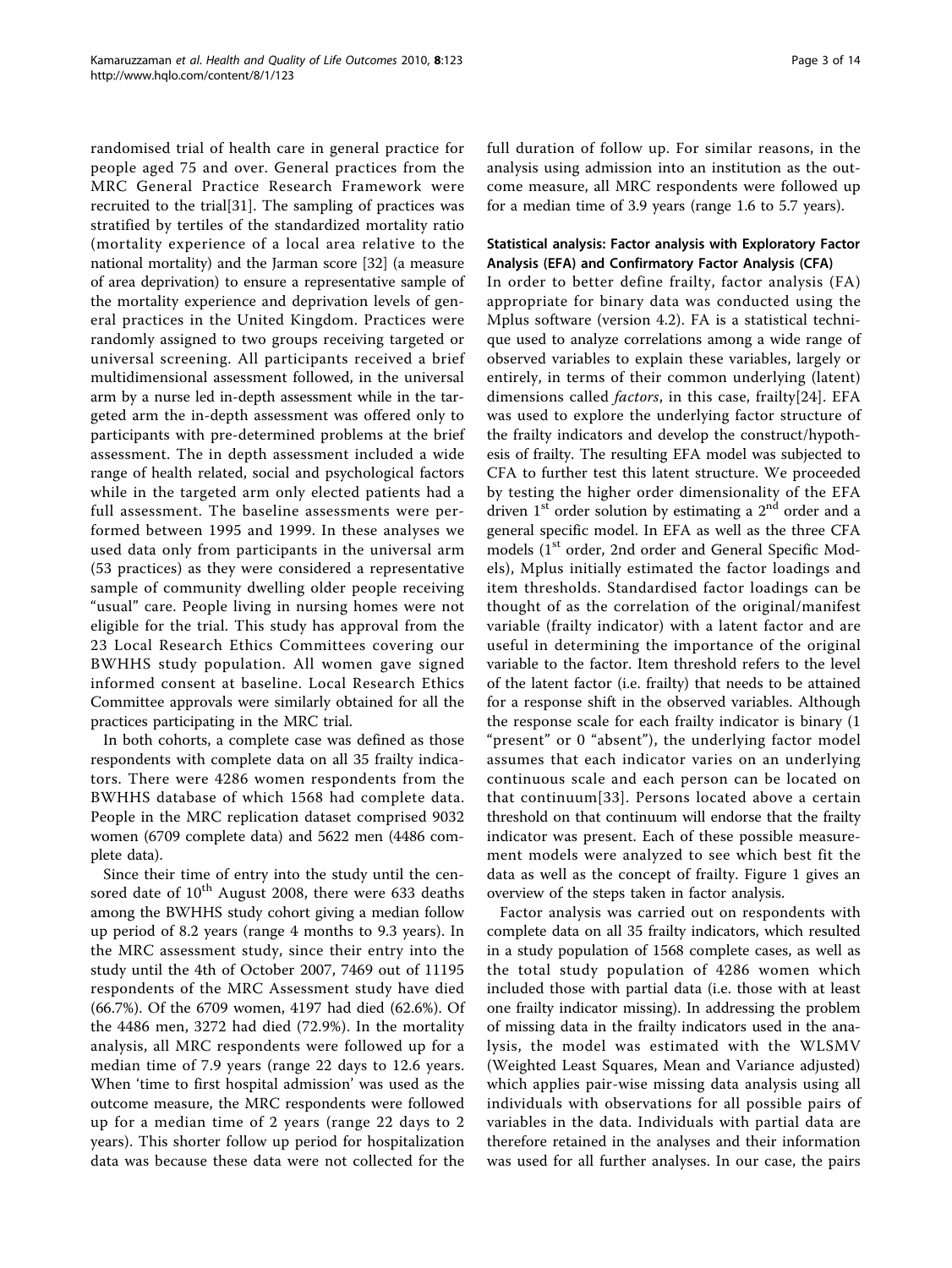<span id="page-3-0"></span>

are frailty items. A sensitivity analysis using an **unpaired t-test** was carried out to compare the mean difference between the complete case frailty score of 1568 women and the frailty scores of the total population of 4286 women with missing frailty indicators included. At a 5% level, the difference in means was not significant with a p value of 0.54, showing no difference in mean scores derived from both groups. Hence further analysis was carried out using the total BWHHS study population of 4286 women

In both datasets, complete cases were compared to cases with missing data, by looking at goodness of fit indices and at factor loadings in each dataset. In the model of choice, the derived factor score for frailty (i.e. scores of a subject on the frailty factor) was examined to explore the distribution of frailty by age and/sex in each study population.

# Goodness of fit test

The Scree plot approach, the Kaiser-Guttman rule (for EFA only) and indices of fit such as the Comparative Fit Index (CFI), the Tucker Lewis Index (TLI) and the Root Mean Square Error of Approximation (RMSEA) (for both EFA and CFA) were used as a means of evaluating results of the FA. Both the Scree plot and Kaiser-Guttman rule was used to decide on the number of factors/dimensions to be retained for further analysis[\[34](#page-13-0)]. The Scree plot is a graph of each eigen value which represents the total variance of each factor, (Y-axis) against the factor with which it is associated (X-axis). The Kaiser Guttman rule retains only factors with eigen value larger than 1[[34\]](#page-13-0). The CFI refers to the discrepancy function adjusted for sample size. TLI was used to assess the incremental fit of a model compared to a null model. Both range from 0 to 1 with a larger value indicating better model fit. Acceptable model fit is indicated by a CFI and TLI value of 0.95 or greater. RMSEA is related to residual in the model. RMSEA values range from 0 to 1 where an acceptable model fit is indicated by an RMSEA value of 0.06 or less. A chi-squared goodness of fit test and these indices of fit were used to assess model fit as suggested by guidelines proposed by Hu and Bentler [\[35](#page-13-0)]. These goodness of fit indices were emphasized since the chi-squared test was deemed highly sensitive to sample size, leading to rejection of well-fitting models.

# Comparison of the new frailty measure with a widely known frailty index

We compared the predictive ability of our new measure, the British frailty index (BFI), with the Canadian Study of Health and Aging (CSHA) frailty index[[27\]](#page-13-0). Apart from being closely related to a more multi dimensional concept of frailty, the CSHA index is one of the most widely published frailty measures, having been evaluated in many study populations [[22,36-38\]](#page-13-0). The CSHA frailty index was calculated as the proportion (from a given set) of deficits present in a given individual, and indicating the likelihood that frailty was present. The ranges of deficits were counted from variables collected from selfreports or clinically designated symptoms, signs, disease and disabilities that were readily available in survey or clinical data. The variables for each FI were recoded as binary with value '1' when the deficit was present and '0' when absent. For example, if a total of 20 deficits were considered, and the individual had 3, then the frailty index value is  $3/20 = 0.15$ .

# $FI = X/Y = Sum of deficits/total number of variables$

Using the equation above, the CSHA frailty index was developed using unweighted variables from the BWHHS and MRC assessment study datasets. The difference between the variables included in the CSHA FI and those used when developing the BFI are given in Additional file [1.](#page-12-0) This identifies the more important and higher weighted variables in the BFI that were derived from factor analysis and allows us to differentiate it from the unweighted CSHA FI.

# Cox regression analysis

Cox proportional hazards regression analysis was used to compare the difference between hazard ratios for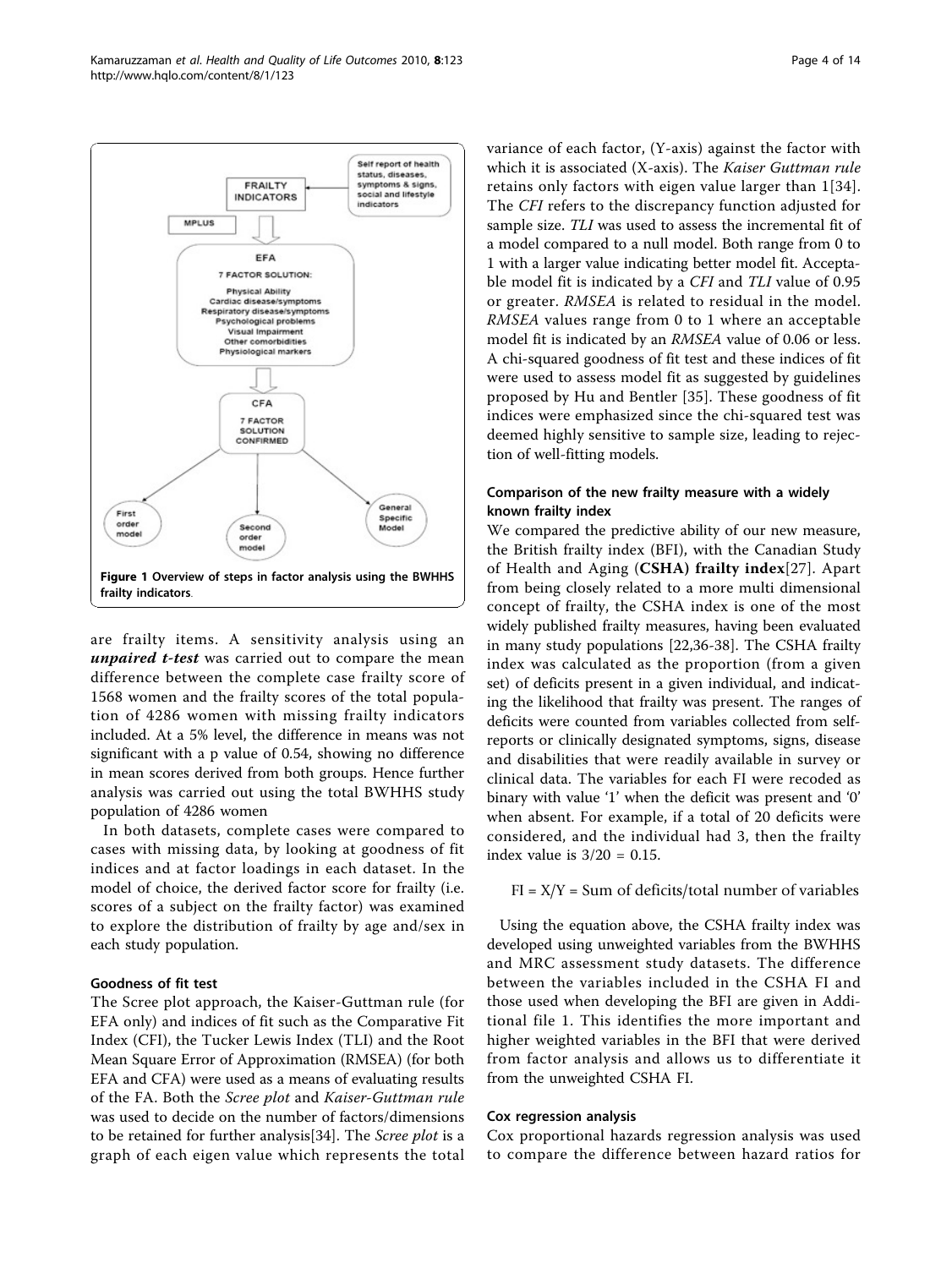adverse outcomes when using the British FI and the CSHA frailty index. Hazard ratios for all cause mortality were compared in both the BWHHS and MRC assessment study datasets and risk of first hospital admission and institutionalization was assessed using data that was only available in the MRC assessment study.

As there was no violation of the proportional hazards assumption in the BWHHS dataset, the hazard ratio for all cause mortality was calculated for the whole follow up period ranging from 4 months up to 9.3 years. However, the assumption of non-proportional hazards was violated in the MRC assessment study. To fulfill the assumption of proportional hazards, the analysis time was split or divided into three shorter time periods: 0 to 2.5 years, 2.5 to 5.5 years and 5.5 to 12.6 years (end of follow up time).

In both datasets, the covariates introduced into the Cox regression model were age, sex (MRC study only), marital status, housing tenure, living alone or otherwise, social contact (good or poor), smoking, alcohol intake and socioeconomic position (SEP) scores (BWHHS only). Crude, partially adjusted (age and/or sex) and fully adjusted models were fitted for these outcomes. To address the problem of missing data in the BWHHS covariates that were adjusted for in the Cox regression model, a multiple imputation procedure provided unbiased estimates of the parameters and their standard errors in the model. This was not necessary for the MRC assessment covariates adjusted for, as they had less than 2% missing data.

# Results

# Exploratory factor analysis (EFA)

Seven factors were needed to adequately explain the association between the frailty indicators and were labelled as: physical ability, cardiac disease or symptoms, respiratory disease or symptoms, physiological measures, psychological problems, co morbidity and visual impairment.

Each of these identified latent factors was derived from subsets of indicators that correlated strongly with each other and weakly with other indicators in the dataset. They provided meaningful theoretical 'explanations' or 'interpretations' linking them to the overall construct of frailty. 'Physical ability' comprised of highly correlated indicators such as level of activity, ability to do household chores, go up and downstairs, walk out and about wash, dress or groom oneself. 'Cardiac and respiratory disease or symptoms' included self report or doctor diagnosis of myocardial infarction, angina, asthma, chronic obstructive airways disease or emphysema and their associated symptoms of chest pain or discomfort, pain on uphill or level walking, shortness of breath, increase cough or frequent wheeze. The

'physiological measures' included body mass index (BMI), waist hip ratio (WHR), pulse rate, blood pressure as well as evidence of orthostatic hypotension. Markers such as subjective feelings of anxiety or depression, self reports and diagnosis of memory problems and depression were meaningfully explained by 'psychological problems'. Other indicators such as stroke, diabetes, hypertension, peptic ulcers, thyroid disease and cancer were also explained by 'comorbidity'. Lastly, 'visual impairment' explained the correlations between indicators of diagnosed cataract or glaucoma as well as a selfreport of visual problems.

# Confirmatory Factor Analysis (CFA)

We empirically compared three latent structures based on the EFA seven factor model: 1st order, 2nd order and General specific models. Model fit statistics for each of the models tested in both BWHHS and MRC datasets are shown in Table [1.](#page-5-0) These results support the contention that the frailty model of choice for both BWHHS women and the MRC Assessment study (both men and women) was the *General Specific model* (see Figure [2](#page-5-0)). General refers to frailty, the general factor that is loaded (explained by) all the indicators. Specific refer to the 7 latent factors that account for the association between the frailty indicators and the specific dimensions/factors. The fit of the General Specific frailty model was better than each of the other two models (see Additional file [1](#page-12-0): Supplementary figure F1: First order model and Supplementary figure F2: Second order model) in both datasets. This was true for participants with complete data as well as those with missing data, with very little difference between them.

In the BWHHS complete data, standardized factor loadings of the frailty indicators by the overall Frailty factor (i.e. correlations of the observed frailty indicators with Frailty) revealed highest loadings (0.60-0.77) on indicators such as being 'short of breath on level walking', the inability to do 'household chores', 'walking up and down stairs', 'walking about', 'wash and dress',' having a low 'status activity level' as well as 'difficulty going out'. This is followed by midrange loadings (0.3-0.55) of having symptoms of 'angina', 'chest discomfort' or 'ever having chest pain', 'arthritis',' feeling 'anxious or depressed', 'memory problems', having a 'high body mass index (BMI)' or 'waist hip ratio', 'eyesight trouble', 'hearing trouble' as well as having specific diseases (see Table [2](#page-6-0)). These 'weighted' loadings form the basis of an idea for which indicator would be useful to include in a frailty measure. When replicated in the MRC complete dataset of women, these factor loadings were similar to the BWHHS dataset. Factor loadings for 'hypertension' and 'waist hip ratio' by overall frailty were lower in men compared to women in the MRC dataset.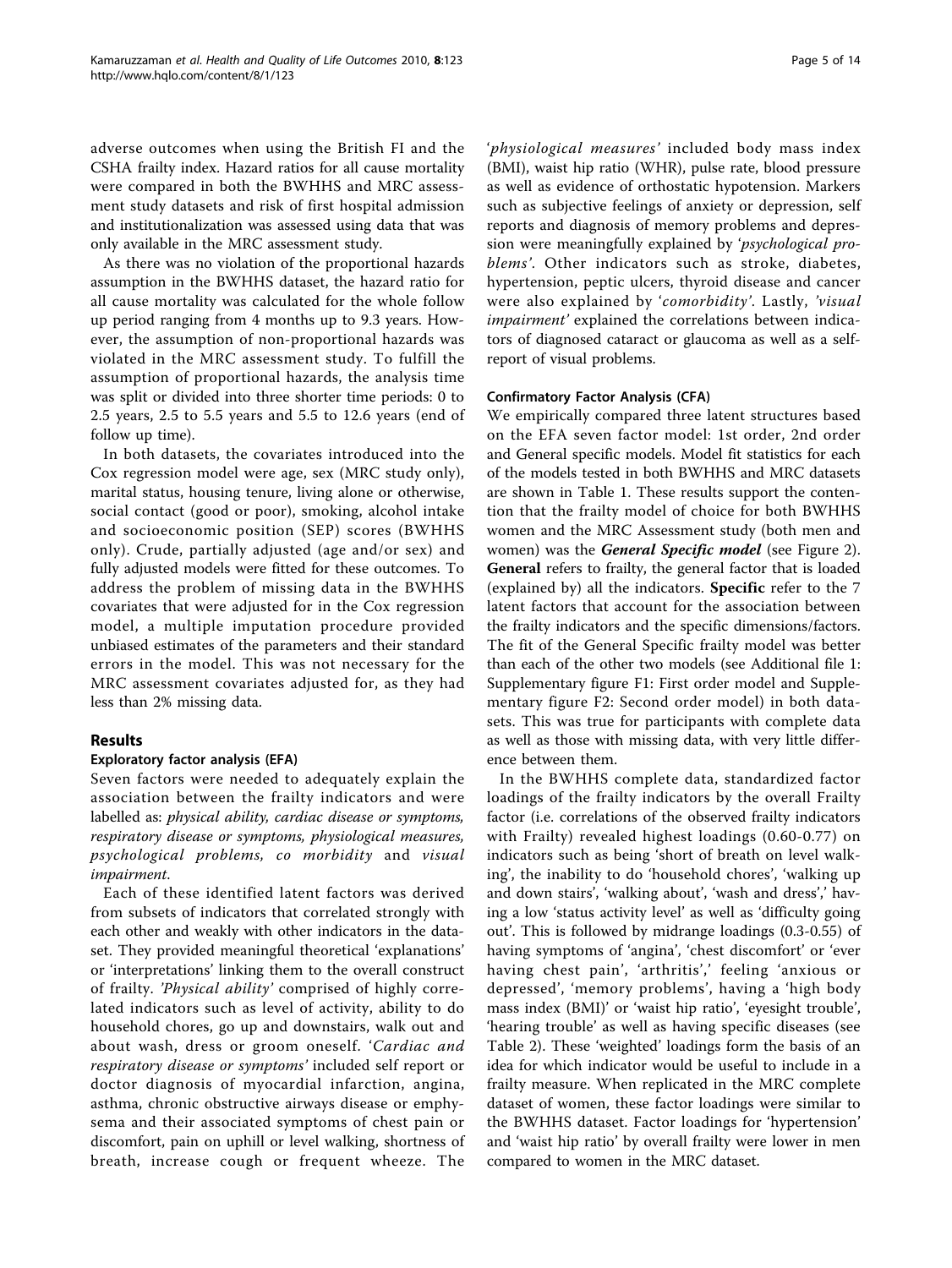|                                |                                         |                                     | CFA 1 <sup>st</sup> ORDER MODEL       |                                |                                     |                              |
|--------------------------------|-----------------------------------------|-------------------------------------|---------------------------------------|--------------------------------|-------------------------------------|------------------------------|
| Indices of<br><b>Model Fit</b> | <b>BWHHS Complete Cases</b><br>(FEMALE) | <b>BWHHS</b><br>Missing<br>(FEMALE) | <b>MRC Complete Cases</b><br>(FEMALE) | <b>MRC Missing</b><br>(FEMALE) | <b>MRC Complete Cases</b><br>(MALE) | <b>MRC Missing</b><br>(MALE) |
| $\mathsf{X}^2$                 | 6404.29                                 | 22275                               | 42380                                 | 76468                          | 23473                               | 39003                        |
| df                             | 195                                     | 251                                 | 292                                   | 290                            | 266                                 | 264                          |
| p                              | 0.000                                   | 0.000                               | 0.000                                 | 0.000                          | 0.000                               | 0.000                        |
| <b>CFI</b>                     | 0.938                                   | 0.932                               | 0.962                                 | 0.968                          | 0.941                               | 0.962                        |
| <b>TLI</b>                     | 0.949                                   | 0.950                               | 0.970                                 | 0.976                          | 0.955                               | 0.972                        |
| <b>RMSEA</b>                   | 0.032                                   | 0.032                               | 0.025                                 | 0.027                          | 0.029                               | 0.027                        |
|                                |                                         |                                     | CFA 2 <sup>nd</sup> ORDER MODEL       |                                |                                     |                              |
| Indices of<br><b>Model Fit</b> | <b>BWHHS Complete Cases</b><br>(FEMALE) | <b>BWHHS</b><br>Missing<br>(FEMALE) | <b>MRC Complete Cases</b><br>(FEMALE) | <b>MRC Missing</b><br>(FEMALE) | <b>MRC Complete Cases</b><br>(MALE) | <b>MRC Missing</b><br>(MALE) |
| $\rm\,X^2$                     | 6404                                    | 22275                               | 42380                                 | 76468                          | 1820                                | 39003                        |
| df                             | 195                                     | 251                                 | 292                                   | 290                            | 355                                 | 264                          |
| p                              | 0.000                                   | 0.000                               | 0.000                                 | 0.000                          | 0.000                               | 0.000                        |
| <b>CFI</b>                     | 0.931                                   | 0.925                               | 0.954                                 | 0.960                          | 0.937                               | 0.957                        |
| TLI                            | 0.944                                   | 0.946                               | 0.965                                 | 0.970                          | 0.953                               | 0.969                        |
| <b>RMSEA</b>                   | 0.034                                   | 0.033                               | 0.027                                 | 0.029                          | 0.030                               | 0.028                        |
|                                |                                         |                                     | <b>GENERAL SPECIFIC MODEL</b>         |                                |                                     |                              |
| Indices of<br><b>Model Fit</b> | <b>BWHHS Complete Cases</b><br>(FEMALE) | <b>BWHHS</b><br>Missing<br>(FEMALE) | <b>MRC Complete Cases</b><br>(FEMALE) | <b>MRC Missing</b><br>(FEMALE) | <b>MRC Complete Cases</b><br>(MALE) | <b>MRC Missing</b><br>(MALE) |
| $\mathsf{X}^2$                 | 6404                                    | 22275                               | 42380                                 | 76468                          | 23473                               | 39003                        |
| df                             | 195                                     | 251                                 | 292                                   | 290                            | 266                                 | 264                          |
| p                              | 0.000                                   | 0.000                               | 0.000                                 | 0.000                          | 0.000                               | 0.000                        |
| <b>CFI</b>                     | 0.957                                   | 0.948                               | 0.967                                 | 0.969                          | 0.954                               | 0.970                        |
| TLI                            | 0.964                                   | 0.962                               | 0.974                                 | 0.976                          | 0.964                               | 0.978                        |
| <b>RMSEA</b>                   | 0.027                                   | 0.028                               | 0.024                                 | 0.026                          | 0.026                               | 0.024                        |

<span id="page-5-0"></span>Table 1 Results from confirmatory factor analysis for the BWHHS and MRC Assessment Study (Complete cases and Missing)

Cut off criteria for good fit- CFI&TLI > 0.95, RMSEA < 0.06- Hu and Bentler 1990.



In the general specific model, the standardized factor loadings of frailty indicators on the seven specific latent factors (correlation of individual frailty indicators with each specific factor), are shown in Table [3.](#page-7-0) These loadings show how differently the frailty indicators correlate with frailty, compared to their specific factors. The differences in the values reflect the degree of correlation of the variable with either factor, for example; the variable 'angina' has a factor loading of 0.550 on the general (frailty) factor and a loading of 0.619 on its specific factor (Cardiovascular symptoms/disease) with both factors independent of each other. Hence although 'angina' loads highly under its specific factor, its correlation with frailty in relation to all other variables is lower. The model produced individual frailty scores for all subjects in each dataset.

The distribution of frailty in BWHHS women and both men and women of the MRC assessment study, by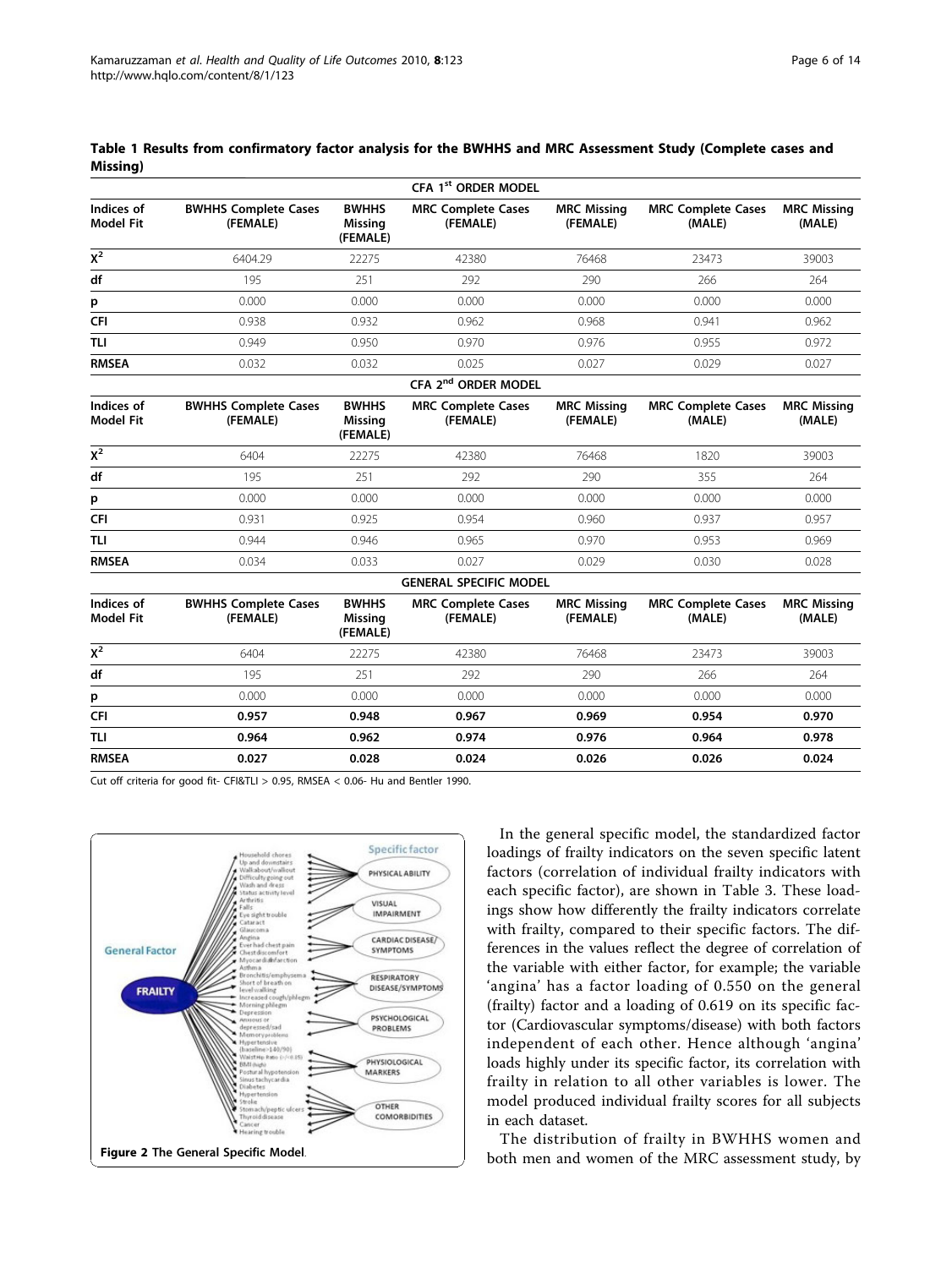<span id="page-6-0"></span>

| Table 2 Standardized Factor loadings of the general/overall Frailty factor derived from the General Specific model in |  |  |
|-----------------------------------------------------------------------------------------------------------------------|--|--|
| both the BWHHS and the MRC Assessment study                                                                           |  |  |

| Variable factor<br>Loadings:        | <b>BWHHS complete</b><br>cases | <b>BWHHS</b><br>Missing | <b>MRC</b> female<br>Complete cases | <b>MRC Female</b><br>missing | MRC Male Complete MRC Male<br>cases | missing     |
|-------------------------------------|--------------------------------|-------------------------|-------------------------------------|------------------------------|-------------------------------------|-------------|
| Household chores                    | 0.736                          | 0.759                   | 0.632                               | 0.722                        | 0.718                               | 0.765       |
| Up and downstairs                   | 0.725                          | 0.748                   | 0.739                               | 0.800                        | 0.791                               | 0.808       |
| Walkabout/walkout                   | 0.685                          | 0.673                   | 0.745                               | 0.821                        | 0.865                               | 0.878       |
| Difficulty going out                | 0.601                          | 0.635                   |                                     |                              |                                     |             |
| Wash and/or dress                   | 0.612                          | 0.594                   | 0.592/0.521                         | 0.683/0.620                  | 0.657/0.604                         | 0.712/0.685 |
| Status activity level               | 0.616                          | 0.585                   | 0.655                               | 0.731                        | 0.746                               | 0.785       |
| Arthritis                           | 0.421                          | 0.434                   | 0.324                               | 0.322                        | 0.176                               | 0.206       |
| Falls                               | 0.261                          | 0.390                   | 0.342                               | 0.389                        | 0.387                               | 0.444       |
| Eye sight trouble                   | 0.410                          | 0.385                   | 0.485                               | 0.486                        | 0.438                               | 0.467       |
| Cataract                            | 0.325                          | 0.305                   | 0.229                               | 0.201                        | 0.180                               | 0.186       |
| Glaucoma                            | 0.195                          | 0.158                   | 0.054                               | 0.063                        | 0.065                               | 0.031       |
| Angina                              | 0.550                          | 0.587                   |                                     |                              |                                     |             |
| Ever had chest pain                 | 0.401                          | 0.413                   | 0.287                               | 0.254                        | 0.274                               | 0.250       |
| Chest discomfort                    | 0.405                          | 0.482                   | 0.331                               | 0.279                        | 0.341                               | 0.297       |
| Myocardial Infarction               | 0.344                          | 0.433                   | 0.303                               | 0.281                        | 0.310                               | 0.273       |
| Asthma                              | 0.263                          | 0.347                   | 0.196                               | 0.154                        | 0.224                               | 0.201       |
| Bronchitis/emphysema                | 0.260                          | 0.320                   | 0.336                               | 0.284                        | 0.369                               | 0.311       |
| Short of breath on<br>level walking | 0.770                          | 0.815                   | 0.676                               | 0.624                        | 0.699                               | 0.683       |
| Increased cough/phlegm              | 0.247                          | 0.303                   | 0.193                               | 0.150                        | 0.220                               | 0.220       |
| Morning phlegm                      | 0.305                          | 0.394                   | 0.267                               | 0.231                        | 0.281                               | 0.278       |
| Depression                          | 0.300                          | 0.390                   | 0.172                               | 0.150                        | 0.214                               | 0.195       |
| Anxious or depressed/sad            | 0.418                          | 0.462                   | 0.426                               | 0.405                        | 0.367                               | 0.404       |
| Memory problems                     | 0.365                          | 0.399                   | 0.349                               | 0.354                        | 0.396                               | 0.447       |
| Hypertensive (baseline ><br>140/90) | 0.036                          | $-0.009$                | $-0.054$                            | $-0.076$                     | $-0.110$                            | $-0.116$    |
| Waist Hip Ratio (>/<<br>0.85)       | 0.362                          | 0.262                   | 0.228                               | 0.278                        | 0.034                               | 0.040       |
| BMI (high)                          | 0.412                          | 0.346                   | 0.342                               | 0.420                        | 0.232                               | 0.348       |
| Postural hypotension                | 0.114                          | 0.048                   | $-0.020$                            | $-0.009$                     | 0.046                               | 0.060       |
| Sinus tachycardia                   | 0.111                          | 0.058                   | $-0.030$                            | $-0.028$                     | 0.120                               | 0.102       |
| <b>Diabetes</b>                     | 0.305                          | 0.244                   | 0.196                               | 0.196                        | 0.178                               | 0.205       |
| Hypertension                        | 0.340                          | 0.304                   | 0.110                               | 0.060                        | 0.090                               | 0.064       |
| Stroke                              | 0.412                          | 0.403                   | 0.372                               | 0.411                        | 0.402                               | 0.432       |
| Stomach/peptic ulcers               | 0.241                          | 0.340                   | 0.258                               | 0.196                        | 0.120                               | 0.103       |
| Thyroid disease                     | 0.191                          | 0.250                   | 0.143                               | 0.104                        | $-0.090$                            | 0.095       |
| Cancer                              | 0.150                          | 0.072                   | 0.033                               | 0.014                        | 0.042                               | 0.018       |
| Hearing trouble                     | 0.310                          | 0.344                   | 0.357                               | 0.337                        | 0.265                               | 0.290       |

age group and sex show that the BWHHS women (ages ranged from 60 to 79 years) in the older age group (over 75 years) had higher frailty scores i.e. were more frail compared to the younger age group (median scores 0.015 vs. 0.276). They also appeared to be more frail when compared to the MRC women, all of whom were over 75 years old (median scores 0.276 vs. 0.132). In the MRC women, the median frailty scores increased with age and when stratified, were higher in those in the older age groups of 80-84 years and 85 years and above, with scores of 0.213 and 0.578 respectively. The MRC men, whose scores also increased with age, were less frail compared to the women (median scores -0.811 vs. 0.132). A comparison of the distribution of the BFI and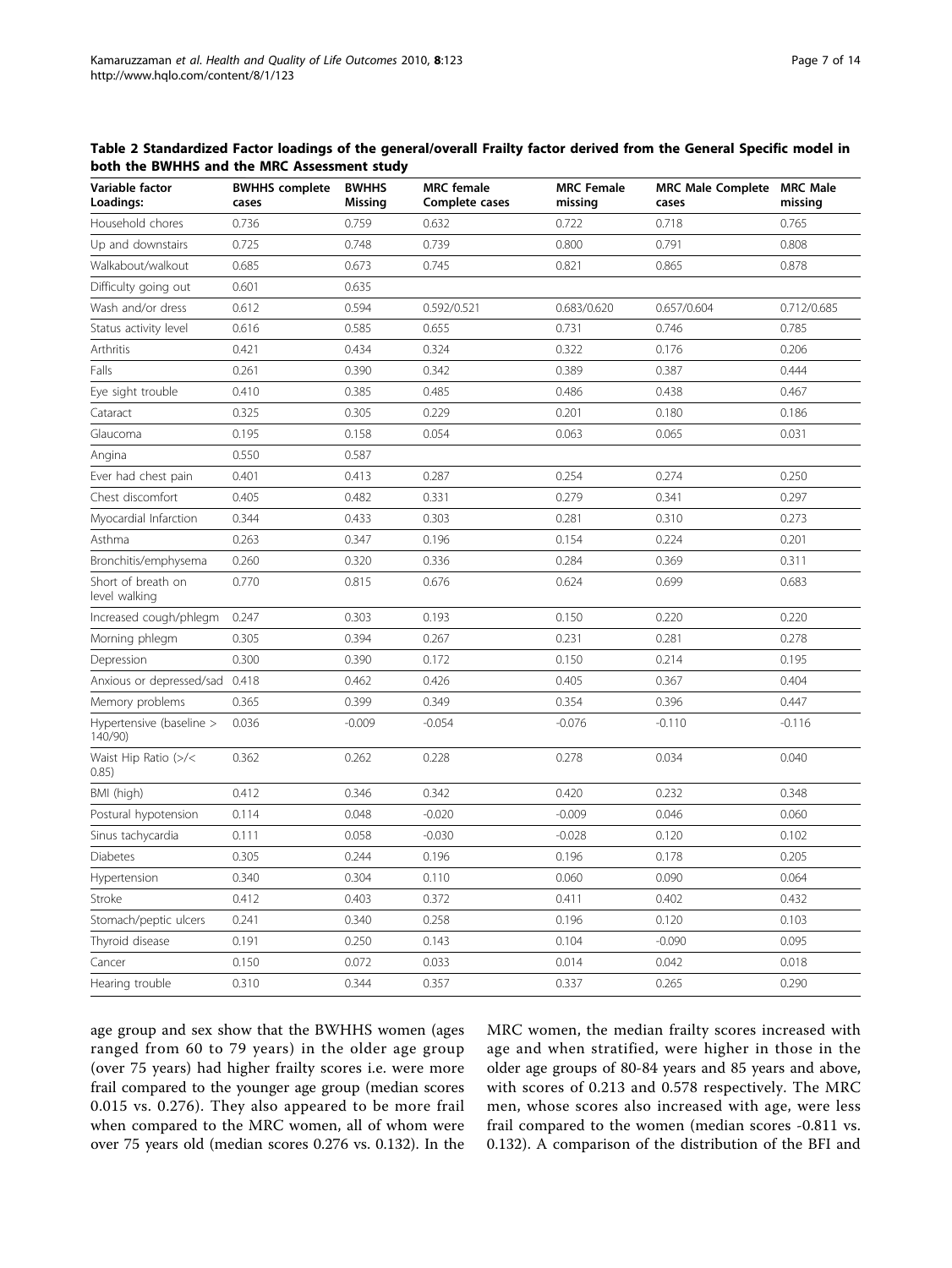<span id="page-7-0"></span>

| <b>Specific Factors</b>             | <b>BWHHS</b> complete<br>cases | <b>BWHHS</b><br>Missing | <b>MRC</b> female<br>Complete cases | <b>MRC Female</b><br>missing | MRC Male Complete MRC Male<br>cases | missing     |
|-------------------------------------|--------------------------------|-------------------------|-------------------------------------|------------------------------|-------------------------------------|-------------|
| <b>Physical Ability</b>             |                                |                         |                                     |                              |                                     |             |
| Household chores                    | 0.533                          | 0.524                   | 0.624                               | 0.561                        | 0.500                               | 0.477       |
| Up and downstairs                   | 0.557                          | 0.532                   | 0.483                               | 0.414                        | 0.399                               | 0.378       |
| Walkabout/walkout                   | 0.622                          | 0.627                   | 0.562                               | 0.459                        | 0.366                               | 0.343       |
| Difficulty going out                | 0.622                          | 0.581                   |                                     |                              |                                     |             |
| Wash and/or dress                   | 0.635                          | 0.627                   | 0.641/0.632                         | 0.577/0.602                  | 0.657/0.604                         | 0.605/0.540 |
| Status activity level               | 0.217                          | 0.263                   | 0.470                               | 0.411                        | 0.746                               | 0.274       |
| Arthritis                           | 0.372                          | 0.356                   | 0.106                               | 0.043                        | 0.176                               | 0.115       |
| Falls                               | 0.104                          | 0.097                   | 0.179                               | 0.138                        | 0.387                               | 0.183       |
| <b>Visual Impairment</b>            |                                |                         |                                     |                              |                                     |             |
| Eye sight trouble                   | 0.792                          | 0.792                   | 0.488                               | 0.467                        | 0.470                               | 0.448       |
| Cataract                            | 0.678                          | 0.706                   | 0.612                               | 0.636                        | 0.649                               | 0.626       |
| Glaucoma                            | 0.668                          | 0.673                   | 0.523                               | 0.515                        | 0.566                               | 0.567       |
| Cardiac symptoms/<br>disease        |                                |                         |                                     |                              |                                     |             |
|                                     | 0.619                          | 0.602                   |                                     |                              |                                     |             |
| Angina<br>Ever had chest pain       | 0.674                          | 0.674                   | 0.835                               | 0.829                        | 0.838                               | 0.866       |
| Chest discomfort                    | 0.411                          | 0.387                   | 0.466                               | 0.476                        | 0.344                               | 0.393       |
| Myocardial Infarction               | 0.885                          | 0.797                   | 0.68                                | 0.702                        | 0.737                               | 0.733       |
| Respiratory symptoms/               |                                |                         |                                     |                              |                                     |             |
| disease                             |                                |                         |                                     |                              |                                     |             |
| Asthma                              | 0.659                          | 0.650                   | 0.607                               | 0.601                        | 0.480                               | 0.501       |
| Bronchitis/emphysema                | 0.653                          | 0.674                   | 0.471                               | 0.478                        | 0.440                               | 0.497       |
| Short of breath on level<br>walking | 0.245                          | 0.236                   | 0.317                               | 0.372                        | 0.304                               | 0.354       |
| Increased cough/phlegm              | 0.582                          | 0.546                   | 0.491                               | 0.533                        | 0.550                               | 0.546       |
| Morning phlegm                      | 0.621                          | 0.596                   | 0.509                               | 0.538                        | 0.540                               | 0.525       |
| Psychological problems              |                                |                         |                                     |                              |                                     |             |
| Depression                          | 0.583                          | 0.524                   | 0.156                               | 0.228                        | 0.365                               | 0.335       |
| Anxious or depressed/sad            | 0.773                          | 0.8                     | 2.174                               | 1.501                        | 0.721                               | 0.792       |
| Memory problems                     | 0.208                          | 0.207                   | 0.107                               | 0.174                        | 0.367                               | 0.346       |
| Physiological markers               |                                |                         |                                     |                              |                                     |             |
| Hypertensive<br>(baseline>140/90)   | 0.754                          | 0.258                   | 1.853                               | 0.084                        | 1.282                               | 1.063       |
| Waist Hip Ratio $($ >/ $<$ 0.85)    | 0.147                          | 0.540                   | 0.018                               | 0.338                        | 0.089                               | 0.086       |
| BMI (high)                          | 0.149                          | 0.464                   | 0.045                               | 0.722                        | 0.039                               | 0.068       |
| Postural hypotension                | 0.339                          | 0.111                   | 0.120                               | $-0.040$                     | 0.181                               | 0.222       |
| Sinus tachycardia                   | 0.319                          | 0.235                   | 0.008                               | $-0.060$                     | 0.058                               | 0.016       |
| Other co-morbidities                |                                |                         |                                     |                              |                                     |             |
| Diabetes                            | 0.353                          | 0.382                   | 0.305                               | 0.267                        | 0.253                               | 0.188       |
| Hypertension                        | 0.567                          | 0.467                   | 0.542                               | 0.647                        | 0.507                               | 0.591       |
| Stroke                              | 0.576                          | 0.490                   | 0.380                               | 0.318                        | 0.386                               | 0.340       |
| Stomach/peptic ulcers               | $-0.090$                       | $-0.077$                | $-0.111$                            | $-0.073$                     | $-0.154$                            | $-0.092$    |
| Thyroid disease                     | $-0.077$                       | 0.095                   | 0.045                               | 0.042                        | 0.036                               | $-0.059$    |
| Cancer                              | $-0.144$                       | $-0.062$                | $-0.011$                            | 0.009                        | $-0.018$                            | $-0.005$    |
| Hearing trouble                     | $-0.075$                       | $-0.208$                | $-0.130$                            | $-0.095$                     | $-0.012$                            | $-0.044$    |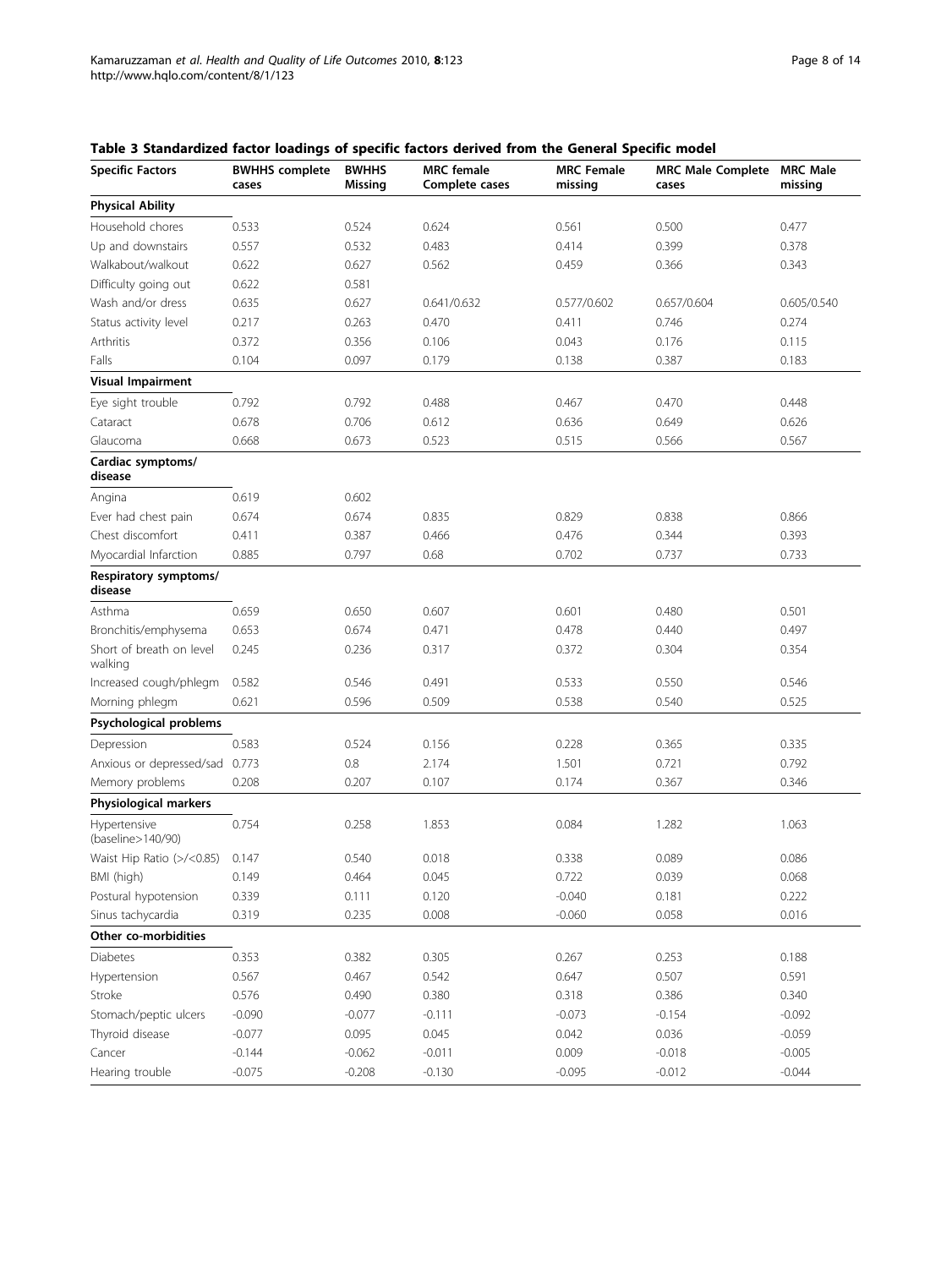

CSHA FI in both the BWHHS and MRC assessment study cohorts are shown in Figure 3 and Figure 4. The median score for the BFI was lower than the median score for the CSHA FI in both the BWHHS study cohort (0.07 vs. 0.15) (see Figure 3) and the MRC assessment study respondents (0.038 vs.0.19) (see Figure 4).

#### Cox regression analysis

The British FI was a better predictor of all cause mortality in the women of the BWHHS cohort as shown in Table 4, when compared to the unweighted CSHA frailty index (age adjusted HR 1.7(95% C.I: 1.6,1.7) versus 1.4(95% C.I: 1.3,1.4).

This was also true in both men and women of the MRC assessment study cohort (see Table [5\)](#page-9-0), with frailty being a stronger predictor of mortality earlier on in the follow up period (between 0 to 2.5 years). The British FI was also a better predictor of the risk of hospital admission; fully adjusted HR 1.5(95% C.I: 1.4,1.6) vs. 1.3 (95% C.I: 1.2,1.3) as well as institutionalization; fully adjusted HR 1.6 (95% C.I: 1.4,1.8) vs. 1.3 (95% C.I: 1.2,1.4) in the



MRC assessment study cohort (see Table [6\)](#page-9-0). These predictions were independent of covariates such as age, sex, socioeconomic position scores, smoking, alcohol intake, living alone, marital status, housing tenure and social contact.

|                                    |  | Table 4 Hazard ratios for mortality per unit increase in |  |
|------------------------------------|--|----------------------------------------------------------|--|
| frailty scores in 4286 BWHHS women |  |                                                          |  |

| Frailty         | Total(N) | <b>British FI</b> | <b>CSHA FI</b> |
|-----------------|----------|-------------------|----------------|
| Crude           | 4286     | $1.8(1.7 - 2.0)$  | 1.4(1.4, 1.5)  |
| Age adjusted    | 4286     | $1.7(1.6-1.8)$    | 1.4(1.3, 1.4)  |
| Fully adjusted* | 4280     | $1.4(1.3-1.5)$    | 1.3(1.2, 1.4)  |
| p-value **      |          | < 0.001           | < 0.001        |

\*fully adjusted for age, socioeconomic status (SES), smoking, alcohol intake, marital status, living alone and housing tenure.

\*\*p value is for crude, age and fully adjusted hazard ratio (HR).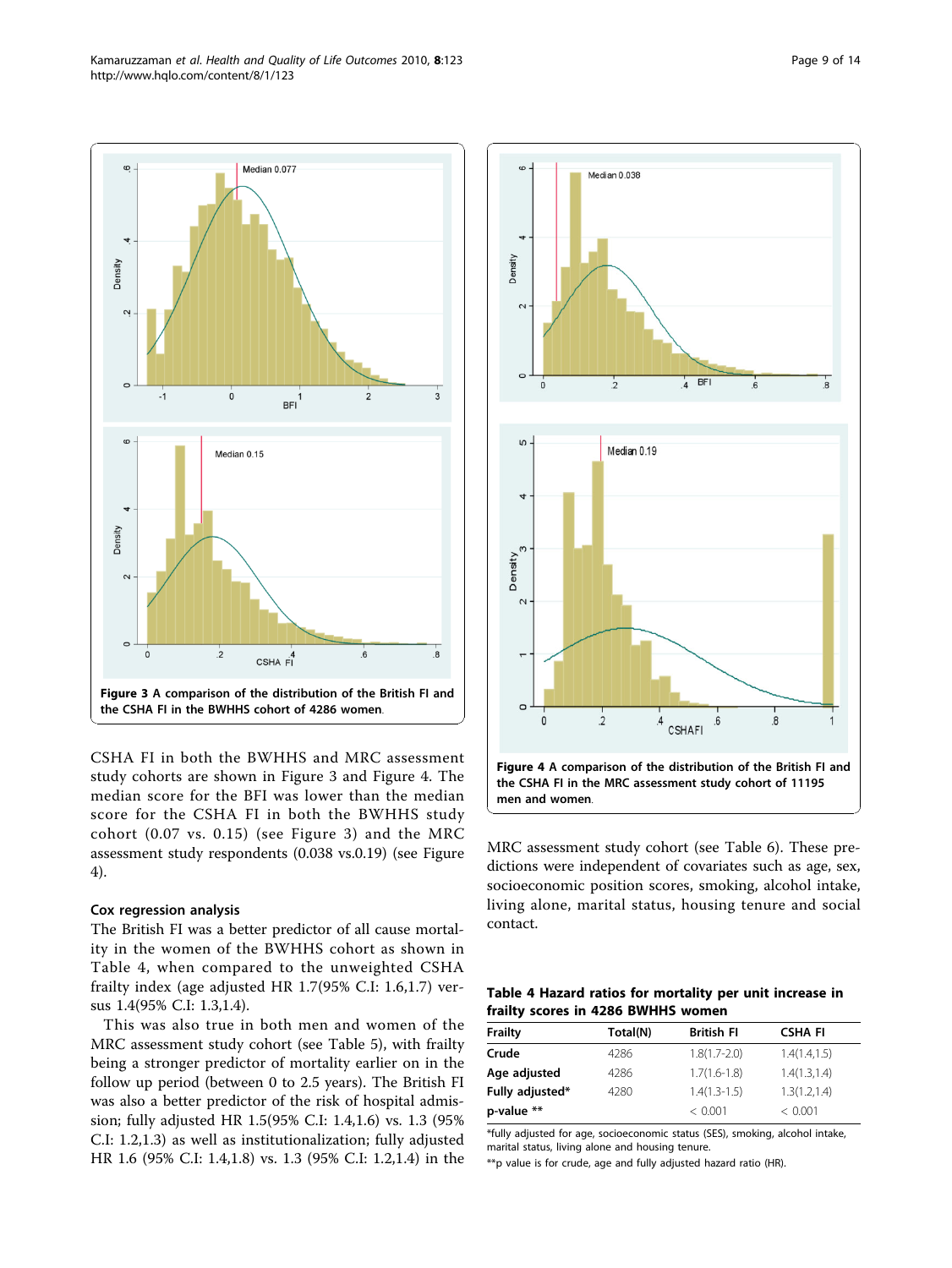| Page 10 of 14 |  |  |
|---------------|--|--|
|               |  |  |

|                     |                        | Follow up time (years) |                        |                       |                        |                        |                        |                        |                        |
|---------------------|------------------------|------------------------|------------------------|-----------------------|------------------------|------------------------|------------------------|------------------------|------------------------|
|                     | $0 - 2.5$              |                        |                        | $2.5 - 5.5$           |                        |                        | > 5.5                  |                        |                        |
| Outcome             | Hazard ratio (95% C.I) |                        | Hazard ratio (95% C.I) |                       | Hazard ratio (95% C.I) |                        |                        |                        |                        |
|                     | Crude                  | Age                    | Full*                  | Crude                 | Age                    | Full*                  | Crude                  | Age                    | Full*                  |
|                     | <b>British FI</b>      |                        |                        |                       |                        |                        |                        |                        |                        |
| All cause mortality | $2.0***$<br>(1.9, 2.2) | $1.9***$<br>(1.8, 2.1) | $1.8***$<br>(1.7, 1.9) | $.7***$<br>(1.6, 1.8) | $1.6***$<br>(1.5, 1.6) | $1.5***$<br>(1.4, 1.5) | $1.5***$<br>(1.4, 1.6) | $1.4***$<br>(1.3, 1.5) | $1.4***$<br>(1.3, 1.5) |
|                     |                        |                        | CSHA FI (44 variables) |                       |                        |                        |                        |                        |                        |
| All cause mortality | $1.6***$<br>(1.5, 1.7) | $1.5***$<br>(1.4, 1.6) | $1.5***$<br>(1.4, 1.6) | $1.4***$<br>(1.4.1.5) | $1.3***$<br>(1.3, 1.4) | $1.3***$<br>(1.2, 1.4) | $1.3***$<br>(1.3, 1.4) | $1.2***$<br>(1.2, 1.3) | $1.3***$<br>(1.2, 1.3) |

<span id="page-9-0"></span>Table 5 Hazard ratios for mortality per unit increase in frailty scores in the MRC Assessment study

\*fully adjusted for age, sex, smoking, alcohol intake, marital status, living alone, social contact and housing tenure \*\*p value  $< 0.001$ 

# **Discussion**

In order to better define the concept of frailty in older adults, we introduce a measurement model which was based on theoretical underpinnings of this concept, derived from an 'a priori' knowledge and research from existing literature [[11](#page-12-0)[,26,29](#page-13-0),[30\]](#page-13-0) as well as statistical criteria. We used factor analysis (FA) to develop and test the hypothesis of frailty as a 'latent vulnerability' in older adults by incorporating all possible frailty indicators available to both datasets based on these criteria. Although the BFI is most related to the deficit accumulation index, its advantage over other measures is that it has weighted frailty indicators corrected for measurement error, which thus supports a more internally reliable measurement of frailty. EFA provided an initial latent structure of seven first order latent factors and CFA tested the hypothesis and confirmed the General specific model as the choice to form the conceptual basis for frailty in older adults. Using factor analysis, specific variance and random error is removed resulting

# Table 6 Hazard ratios for hospitalization and institutionalization per unit increase in frailty scores in the MRC Assessment study

| Outcome                   | Hazard ratio (95% C.I) |                   |                   |  |  |  |
|---------------------------|------------------------|-------------------|-------------------|--|--|--|
|                           | Crude                  | Age               | Full*             |  |  |  |
|                           | <b>British FI</b>      |                   |                   |  |  |  |
| First hospital admission+ | $1.6***(1.5-1.6)$      | $1.5***(1.4.1.6)$ | $1.5***(1.4.1.6)$ |  |  |  |
| Institutionalization‡     | $2.0***$ (1.8.2.2)     | $1.7***(1.5,1.9)$ | $1.6***(1.4.1.8)$ |  |  |  |
|                           | CSHA FI (44 variables) |                   |                   |  |  |  |
| First hospital admission+ | $1.4***(1.3,1.4)$      | $1.3***(1.2,1.4)$ | $1.3***(1.2,1.4)$ |  |  |  |
| Institutionalization‡     | $1.5***(1.4.1.6)$      | $1.4***(1.2.1.5)$ | $1.3***(1.2.1.4)$ |  |  |  |

\*fully adjusted for age, sex, smoking, alcohol intake, marital status, living alone, social contact and housing tenure.

\*\*p value  $< 0.001$ 

† refers to time to first hospital admission in the first two years of follow up. ‡ refers to time to institutionalization over a median time of 3.9 years of follow up

in frailty, which is captured by the General factor (this factor represents the common variance between all the frailty indicators, thus capturing frailty). This model best reflects the association between frailty, its indicators and its underlying factors, in that particular indicators are explained by both a dominant general factor, (i.e. frailty), as well as seven specific factors, and these factors are mutually uncorrelated (see Figure [2\)](#page-5-0). The implication is that frailty serves as the underlying factor that contributes to different forms of frailty indicators, and in addition, there are processes separate from this that contribute to the development of specific factors of visual impairment, respiratory disease/symptoms, cardiac disease/symptoms, physical ability, physiological markers, psychological problems and co-morbid disease, which vary independently of frailty. By contrast, in the 2<sup>nd</sup> order model, frailty was seen to drive/subsume all the factors/dimensions acting as a single broad, coherent construct broken down into increasingly specific factors and indicators (see Additional file [1](#page-12-0): Supplementary figure F2: Second order model).

In the  $1<sup>st</sup>$  order model, frailty was represented by each of the seven specific factors that were correlated to each other (see Additional file [1](#page-12-0): Supplementary figure F1: First order model).

On a conceptual level, these models  $(1<sup>st</sup>$  and  $2<sup>nd</sup>$ order) do not fit in with the idea of frailty. Not all the specific factors need to be present for an individual to be considered frail, as implied by the second order model. For example, an elderly diabetic with 'eyesight trouble' and 'difficulty in going out' may still be considered frail despite not having other co-morbidities, cardio-respiratory disease or symptoms. The problem with the 1<sup>st</sup> order model was that the factors do not necessarily need to be correlated to one another for frailty to occur (see Additional file [1](#page-12-0)to compare the models).

External/exogenous to this measurement model were socioeconomic status (SES) indicators such as income,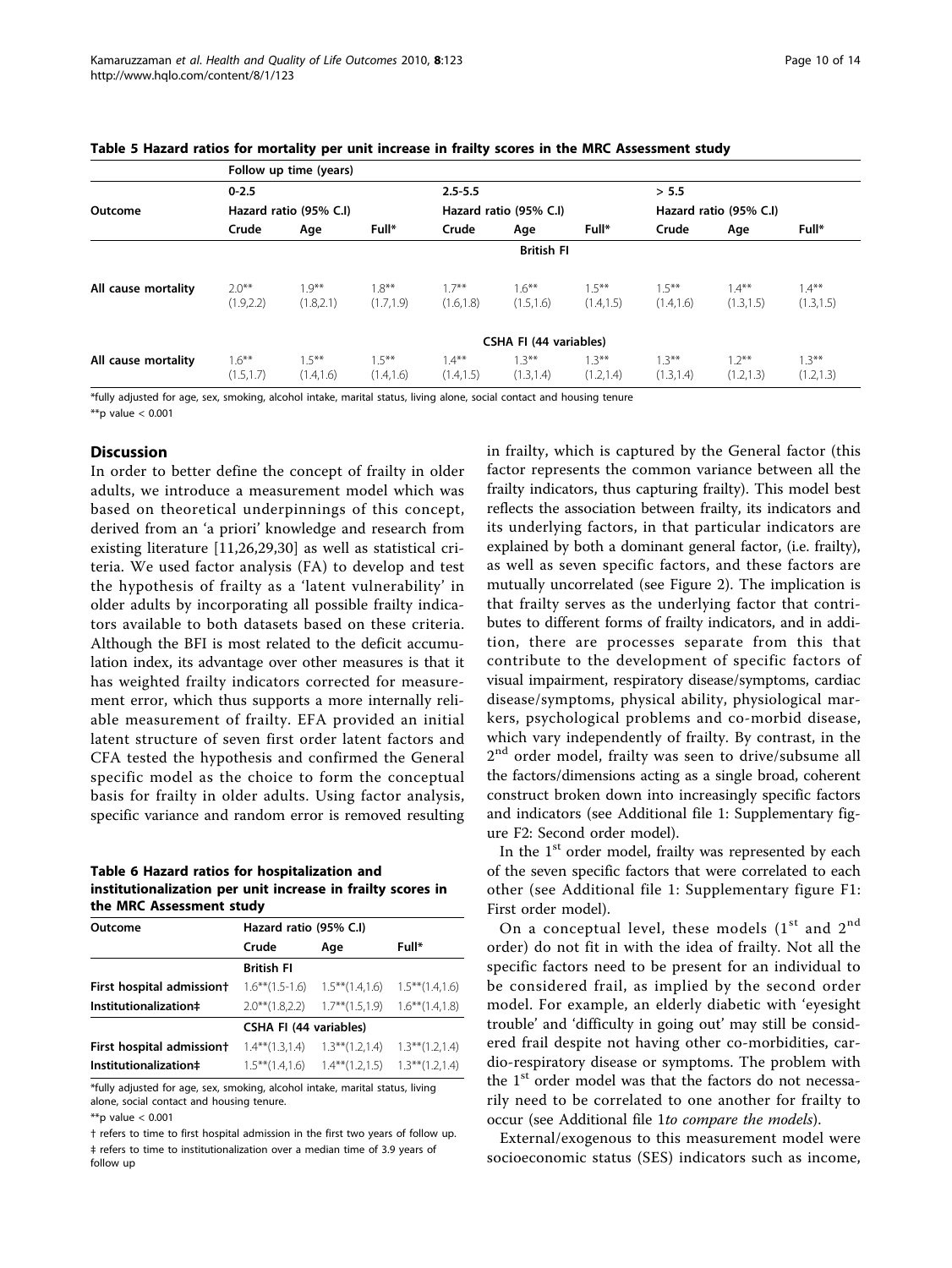education, social class, marital status, lifestyle indicators as well as social contact. As frailty is likely to be socially patterned [[26](#page-13-0)], SES was expected to have a causally influence on frailty[\[39](#page-13-0)]. Hence frailty can be thought of as a mixed (reflective and formative) construct, that is reflected in the binary frailty indicators, but also driven by SES status[[40](#page-13-0)] among other external/exogenous forces.

Although some measures of frailty were developed by defining and quantifying the construct through data driven approaches, they were not developed appropriately for the binary/ordinal nature of the data. Other population studies have developed frailty measures using principal component analysis (PCA) [[13](#page-12-0)[,41,42\]](#page-13-0). Unlike one particular study that looked for sub dimensions of a pre-existing physical phenotype of frailty[[42\]](#page-13-0), our measure used all known and easily available frailty indicators in the datasets so as to fulfil its multi-dimensional concept. FA is used to identify the structure underlying all the frailty indicators and provides more internal reliability to the measure by controlling for measurement error, as it analyzes only the variability in an indicator that is shared among the other indicators (common variance without error or unique variance) while PCA assumes that all variability in an indicator should be used in the analysis.

In both datasets, a majority of indicators represented by physical ability were ones that best explained frailty. This supports the theory that frailty is identified through characteristics directly related to physical function [\[26](#page-13-0)]. The analysis also highlighted the importance of 'shortness of breath on level walking' as a more important frailty indicator than diagnosed respiratory diseases. Similarly, reports of symptoms such as 'ever having chest pain/chest discomfort' had higher factor loadings than having had a myocardial infarction. These higher loadings of self reported symptoms compared to diagnosed conditions might reflect that the diagnosed diseases were already under control or treated in our respondents. Although co-morbidities featured strongly in some existing measures [[13](#page-12-0)[,43\]](#page-13-0), our model focused specifically on diseases such as myocardial infarction, angina, stroke, diabetes, peptic ulcers and hypertension.

Whilst frailty has been conceptualized as a wasting syndrome with weight loss as a key component, it was also explained by having a high BMI and a high waist to hip ratio in both cohorts. This finding supports a recent study that showed increased levels of frailty among those with low and very high BMI and within each BMI category; those with a high waist circumference were significantly more frail[[44\]](#page-13-0). In view of the rise in obesity in older populations, lifestyle modifications incorporating a healthy diet and regular exercise should be an important agenda in the prevention of frailty and its adverse outcomes. However these efforts should not merely target the usual overweight/obese older adults but those who exhibit signs of central obesity, regardless of BMI category.

Comparisons between the British frailty index (FI) and the well validated CSHA frailty index showed that the British FI had greater variance in the distribution of scores compared to the CSHA FI (see Figure 5 and [6](#page-11-0)). Hence, the British FI would serve as a better population metric than the CSHA FI as it enables those people with varying degrees of frailty from low to mild, moderate and severe to be better distinguished over a wider range of scores. The British FI was a better predictor of all cause mortality than CSHA FI in both cohorts independent of similar potential confounders. It was also a better estimate of the respondents' increased risk of hospital admission per unit of frailty score than both versions of the CSHA index. However, the outcome of hospitalization in this study only involved the time to first hospital admission for each respondent during the whole follow up period of the MRC assessment study. These results suggest that further analyses into those with multiple admissions would indeed be of value in classifying the frailest among this population as it is a common problem among older people and drive a large part of the burden and costs associated with frailty. Institutionalized older people are often labeled as frail and hence, the risk of institutionalization has become a recognized frailty adverse outcome. Using the British FI, frailty also estimated a better increased and independent risk of institutionalization, per unit score than the CSHA index. These findings explain the advantage of the British frailty measure over the CSHA index; in that it is a reduced measure that corrects for measurement error and assigns relative weights in the association of each indicator with frailty. In developing this measure,

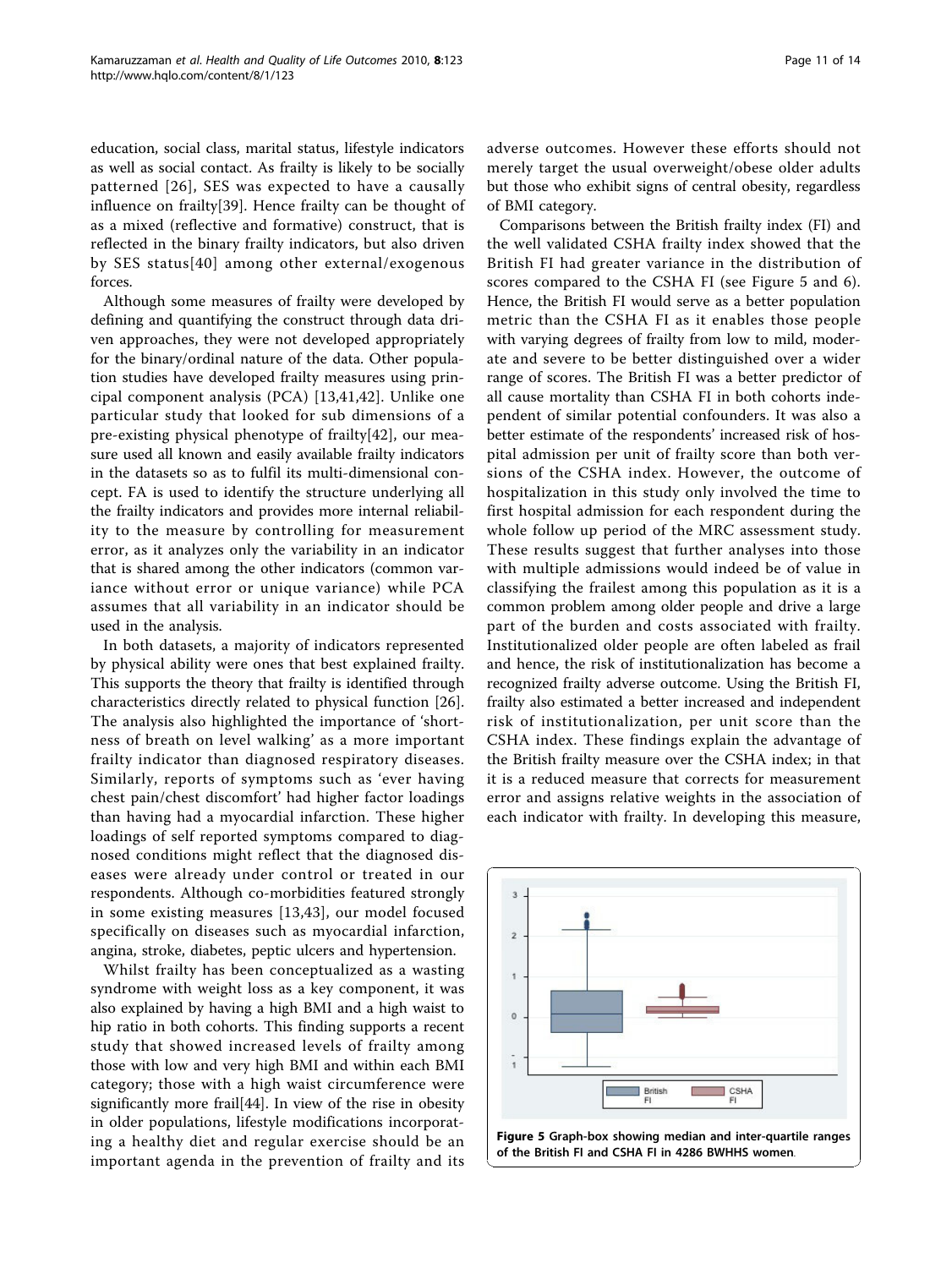<span id="page-11-0"></span>Kamaruzzaman et al. Health and Quality of Life Outcomes 2010, 8:123 http://www.hqlo.com/content/8/1/123



the weighted latent variables that best explained frailty were captured, excluding those that did not. This resulted in a measure that attempts to measure frailty itself as opposed to being an indicator of an older person's global health status. As the two different measures of frailty are based on different theoretical constructs, they would certainly capture different groups of older people. Hence the results above suggest that the British FI would serve as a better predictor of adverse outcomes in community dwelling older people than an unweighted and additive type of index.

The strength of this study lie in the construction of a measurement model of frailty in a large representative cohort of British women and its replication in a further large cohort representative of the British communitydwelling older population of men and women, using variables that were direct inputs from the respondents, including both objective and subjective attributes. FA enabled the identification of latent dimensions of frailty that may not have been apparent from direct observation of the data. This also enabled us to develop a reliable measure that translated into a frailty score for use in future analyses. Although the identification of these seven factors were in keeping with other measures based on similar domains[\[8](#page-12-0),[12](#page-12-0)[,21](#page-13-0)], the development of a tool (using indicators which are both weighted and corrected for measurement error) lends added credibility to it being a more reliable measurement of frailty. The reliability or internal consistency of the 'General Specific' model was shown by the goodness of fit of the confirmatory factor analysis. The validation of the model as a measurement of frailty was reaffirmed when the same model was tested in a larger independent cohort of the MRC assessment study whose respondents were older of both sexes. The higher weighted frailty indicators

provide more precise information than is currently recognized, as to which cluster of frailty indicators are important in identifying frailty in older people. Furthermore, it provides important information about the survival prediction of older people over long follow up periods which makes it a good prognostic tool that would aid in the planning and allocation of health care services for them.

A limitation of this study is that as the majority of the participants are older Caucasians, our results may not necessarily be generalisable to younger adults or other ethnic groups. The BWHHS study respondents were those who were able to attend the interview and medical examination at baseline suggests that they were relatively less frail compared to non-responders. Therefore, this study cohort may underestimate the degree of frailty among the population it derived its sample from. Another limitation is that the frailty indicators used were derived from self-reports of symptoms/disease at baseline; hence it is not a dynamic measure of frailty. We concentrated on only complete cases but found similar findings for those with missing data. Although indicators used were based on known indicators from existing measures, we were limited to those available in both datasets.

In this paper we wish to highlight the additional contribution of the BFI to the existing concepts and measures of frailty from a purely measurement point of view. In its current form, the BFI is still in the early stage of development and will need further refinement. Although it is ready for use in a research setting, its clinical application (as with any other scale) will require further appropriate models in order to establish reliable cut off points. The refined version would be able to include missing data with fewer, higher weighted indicators which are controlled for measurement error. These indicators represent each of the seven latent factors associated with frailty, which would be translated into a short answer questionnaire, making it more amenable for use in a clinical setting. Existing measures suggests two perspectives on frailty; its use as an indicator of health and its use as a clinical tool. In constructing the BFI, we recommend that the measurement of frailty should include both perspectives.

# Conclusion

This study provides a better understanding of the widely held view of the multi-dimensional domains of frailty and its concept as a latent vulnerability in older people. It does so by providing a more reliable method of its measurement that demonstrates better validity particularly in relation to serious adverse outcomes when compared to a widely known frailty index. This new frailty measure may provide further opportunities and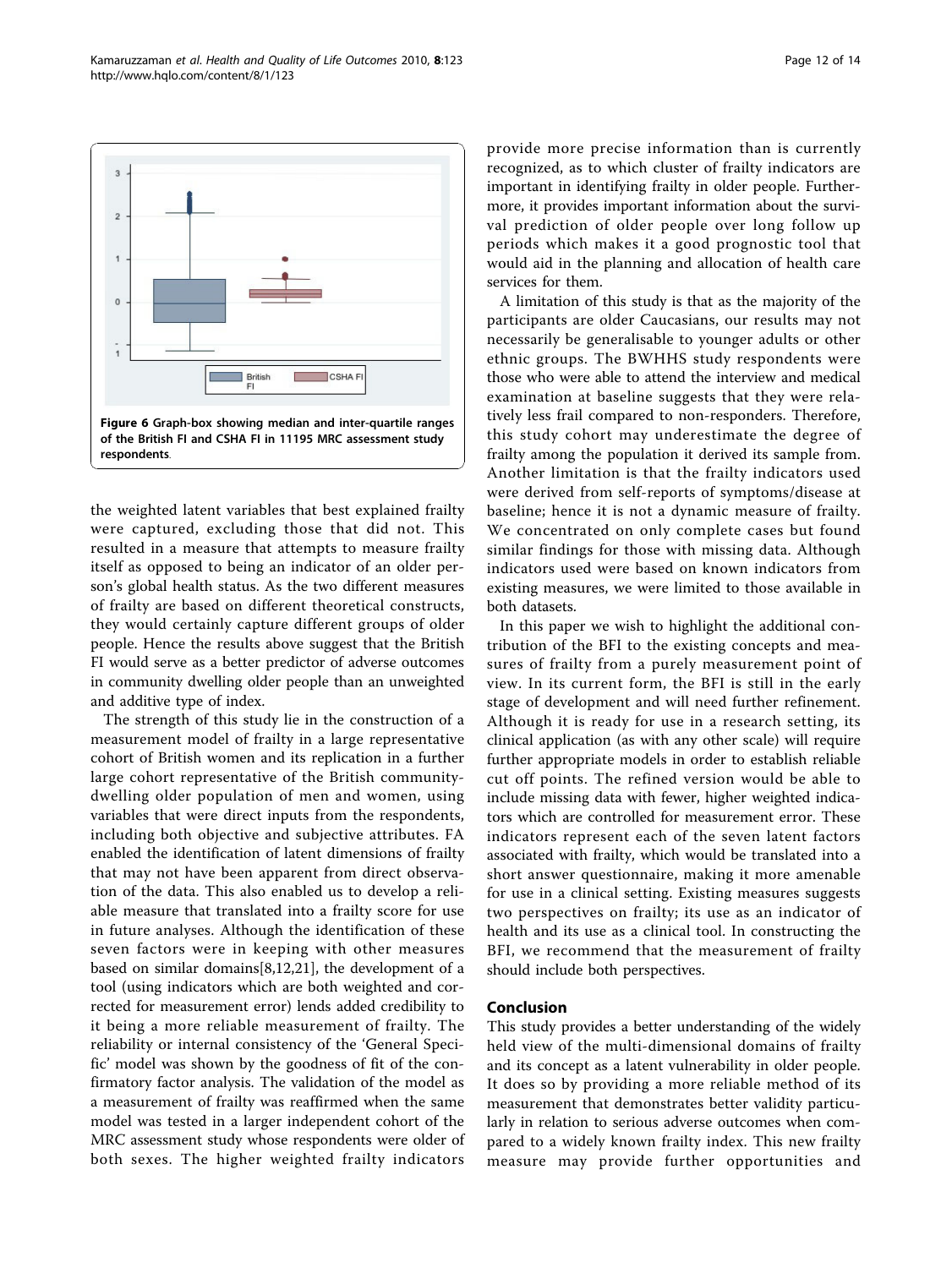<span id="page-12-0"></span>modifiable strategies for prevention and health promotion at a population level as well improved detection, treatment and intervention of frailty in older people at a clinical level. Future work will involve translating this model into a simple index that is easy and non invasive for use in a primary care setting.

# Additional material

[Additional File 1:](http://www.biomedcentral.com/content/supplementary/1477-7525-8-123-S1.DOC) Supplementary tables and figures.

SUPPLEMENTARY TABLE S1: ALL FRAILTY INDICATORS (Non-Invasive). All the non- invasive frailty indicators included in the factor analysis that was derived from existing literature and available to both cohorts. SUPPLEMENTARY TABLE S2: ADDITIONAL FRAILTY INDICATORS (Invasive). Additional invasive frailty indicators not included in the factor analysis. Variables used to derive the CSHA FI using the BWHHS study cohort. This is a list of 51 variables from the BWHHS study used to derive the CSHA FI. Variables used to derive the CSHA FI using the MRC assessment study cohort. This is a list of 44 variables from the MRC assessment study cohort used to derive the CSHA FI. Supplementary figure F1: First order model. Figure illustrating frailty as a first order model derived from factor analysis. Supplementary figure F2: Second order model. Figure illustrating frailty as a second order model derived from factor analysis.

#### Acknowledgements

The British Women's Heart and Health Study (BWHHS) was funded by the Department of Health Policy Research Programme and the British Heart Foundation.

Shahrul Kamaruzzaman is a Senior Lecturer in Geriatric Medicine at the Department of Medicine, Faculty of Medicine at the University of Malaya, Kuala Lumpur, Malaysia and funded by the Ministry of Higher Education of the Government of Malaysia.

The MRC trial of Assessment and management of older people in the community was funded by Medical Research Council, Department of Health, Scottish Office.

The British Women's Heart and Health study is co-directed by Shah Ebrahim and DA Lawlor. We thank Carol Bedford, Alison Emerton, Nicola Frecknall, Karen Jones, Mark Taylor, and Katherine Wornell for collecting and entering data, all the general practitioners and their staff who supported data collection, and the women who participated in the study.

#### The MRC trial of Assessment and management of older people in the community: Sponsor: Medical Research Council, Department of Health, Scottish Office.

Trial Steering Committee: Professor Sir John Grimley Evans (Chair from Jan 2001), Professor Carol Brayne, Linda Davies (University of Manchester), Professor Mike Drummond (University of York), Professor Andy Haines (Chair 1994-2000), Professor Karen Luker, Dr Madge Vickers.

Practices from the Medical Research Council General Practice Research Framework (MRC GPRF): Director Dr Madge Vickers

#### Author details

<sup>1</sup>Department of Epidemiology and Population Health, London School of Hygiene and Tropical Medicine, Keppel Street, WC1E7HT, London, UK. <sup>2</sup> Department of Medicine, Faculty of Medicine, University of Malaya, 50603, Kuala Lumpur, Malaysia.

#### Authors' contributions

All authors developed the study's aim, design and managed its data. SK performed the statistical analysis and drafted the manuscript. GP advised and participated in the statistical analysis. All authors have read and approved the final manuscript.

#### Competing interests

The authors declare that they have no competing interests.

#### Received: 26 April 2010 Accepted: 28 October 2010 Published: 28 October 2010

#### References

- 1. Woods NF, LaCroix AZ, Gray SL, Aragaki A, Cochrane BB, Brunner RL, Masaki K, Murray A, Newman AB: Frailty: emergence and consequences in women aged 65 and older in the Women's Health Initiative Observational Study. [see comment]. Journal of the American Geriatrics Society 2005, 53:1321-1330.
- 2. Fried LP, Tangen CM, Walston J, Newman AB, Hirsch C, Gottdiener J, Seeman T, Tracy R, Kop WJ, Burke G, McBurnie MA: Frailty in older adults: evidence for a phenotype. Journal of Gerontology: Medical Sciences 2001, 56:M146-156.
- 3. Ensrud KE, Ewing SK, Taylor BC, Fink HA, Stone KL, Cauley JA, Tracy JK, Hochberg MC, Rodondi N, Cawthon PM: Frailty and risk of falls, fracture, and mortality in older women: The study of Osteoporotic fractures. Journal of Gerontology: Medical Sciences 2007, 62:744-751.
- 4. Nourhashemi F, Andrieu S, Gillette-Guyonnet S, Vellas B, Albarede JL, Grandjean H: Instrumental activities of daily living as a potential marker of frailty: a study of 7364 community-dwelling elderly women (the EPIDOS study). Journal of Gerontology: Medical Sciences 2001, 56:M448-453.
- Rockwood K, Howlett S, MacKnight C, Beattie B, Bergman H, Hebert R, Hogan D, Wolfson C, McDowell I: Prevalence, attributes, and outcomes of fitness and frailty in community-dwelling older adults: Report from the Canadian Study of Health and Aging. Journal of Gerontology: Medical Sciences 2004, 59:1310-1317.
- 6. Rockwood K, Song XW, MacKnight C, Bergman H, Hogan DB, McDowell I, Mitnitski A: A global clinical measure of fitness and frailty in elderly people. Canadian Medical Association Journal 2005, 173:489-495.
- 7. Cawthon PM, Marshall LM, Michael Y, Dam T-T, Ensrud KE, Barrett-Connor E, Orwoll ES, Osteoporotic Fractures in Men Research G: Frailty in older men: prevalence, progression, and relationship with mortality. Journal of the American Geriatrics Society 2007, 55:1216-1223.
- 8. Saliba D, Elliott M, Rubenstein LZ, Solomon DH, Young RT, Kamberg CJ, Roth C, MacLean CH, Shekelle PG, Sloss EM, Wenger NS: The vulnerable elders survey: A tool for identifying vulnerable older people in the community. Journal of the American Geriatrics Society 2001, 49:1691-1699.
- 9. Puts MTE, Lips P, Deeg DJH: Static and dynamic measures of frailty predicted decline in performance-based and self-reported physical functioning. Journal of Clinical Epidemiology 2005, 58:1188-1198.
- 10. Brown I, Renwick R, Raphael D: Frailty: constructing a common meaning, definition, and conceptual framework. International Journal of Rehabilitation Research 1995, 18:93-102.
- 11. Rockwood K, Hogan DB, Macknight C: Conceptualisation and Measurement of Frailty in Elderly People. Drugs and Aging 2000, 17:295-302.
- 12. Strawbridge WJ, Shema SJ, Balfour JL, Higby HR, Kaplan GA: Antecedents of frailty over three decades in an older cohort. J Gerontol B Psychol Sci Soc Sci 1998, 53:S9-16.
- 13. Schuurmans H, Steverink N, Lindenberg S, Frieswijk N, Slaets JPJ: Old or frail: what tells us more? Journal of Gerontology: Medical Sciences 2004, 59: M562-565.
- 14. Studenski S, Hayes RP, Leibowitz RQ, Bode R, Lavery L, Walston J, Duncan P, Perera S: Clinical Global Impression of Change in Physical Frailty: development of a measure based on clinical judgment. Journal of the American Geriatric Society 2004, 52:1560-1566.
- 15. Syddall H, Cooper C, Martin F, Briggs R, Aihie Sayer A: Is grip strength a useful single marker of frailty? Age & Ageing 2003, 32:650-656.
- 16. Boxer RS, Wang Z, Walsh SJ, Hager D, Kenny AM: The utility of the 6minute walk test as a measure of frailty in older adults with heart failure. American Journal of Geriatric Cardiology 2008, 17:7-12.
- 17. Weiner DK, Duncan PW, Chandler J, Studenski SA: Functional reach: a marker of physical frailty. Journal of the American Geriatric Society 1992, 40:203-207.
- 18. Leng S, Chaves P, Koenig K, Walston J: Serum interleukin-6 and hemoglobin as physiological correlates in the geriatric syndrome of frailty: a pilot study. Journal of the American Geriatric Society 2002, 50:1268-1271.
- 19. Bartali B, Frongillo EA, Bandinelli S, Lauretani F, Semba RD, Fried LP, Ferrucci L: Low Nutrient Intake Is an Essential Component of Frailty in Older Persons. Journal of Gerontology: Medical Sciences 2006, 61:589-593.